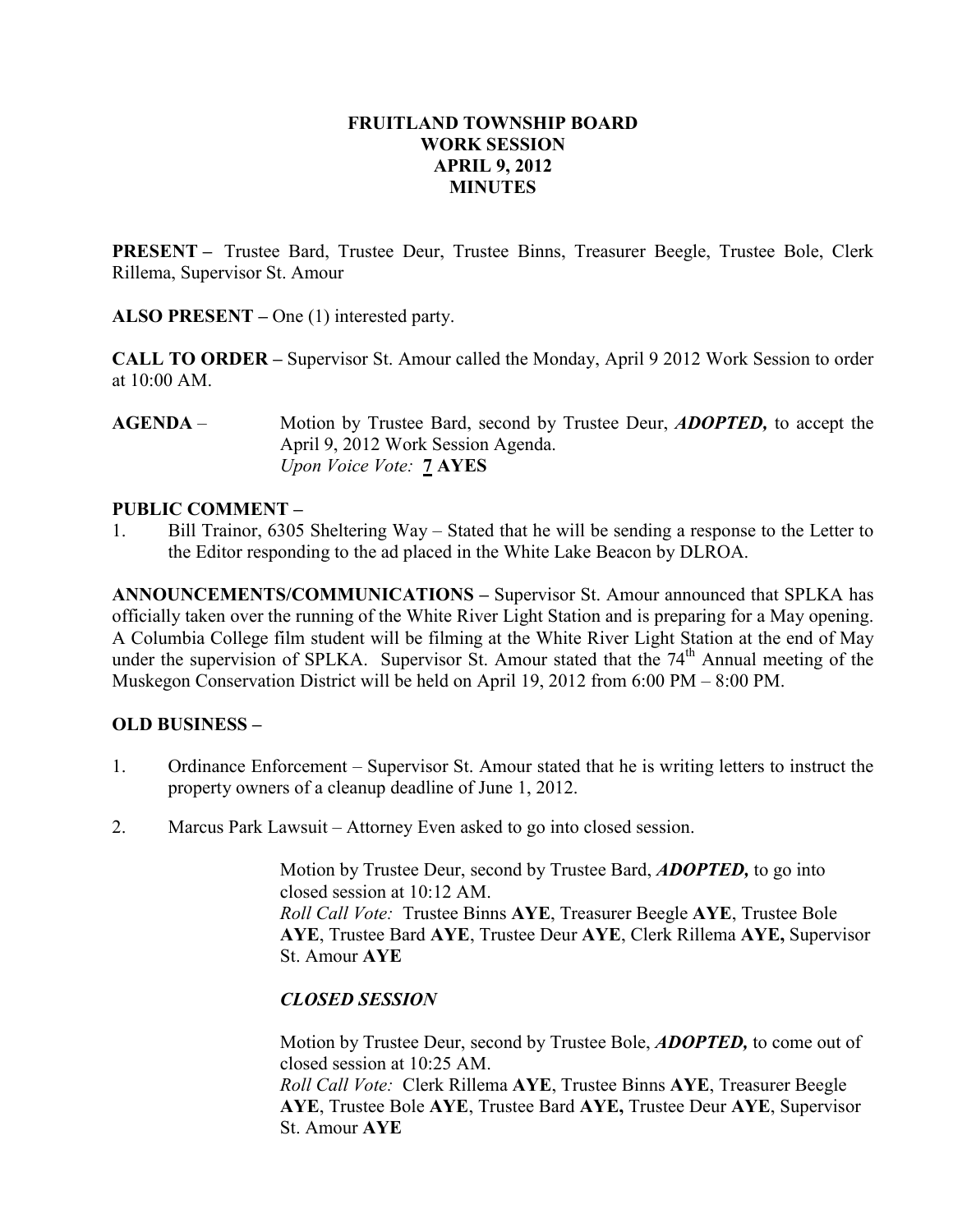- 3. Civil Infractions Attorney Even prepared a municipal civil infraction fine schedule which he will review with Building Official Siegel and Zoning Administrator Sandel. The proposed schedule will be discussed at the May work session.
- 4. Life Ring Options Supervisor St. Amour was tasked to solicit quotes for a system comparable to the White River Township alarm system on the north side of the pier for the life rings on the south side of the pier.

# NEW BUSINESS –

- 1. Attorney's presence at work session Trustee Bard suggested that items on the agenda requiring assistance from the Attorney be moved toward the beginning of the meeting to allow Attorney Even to be dismissed to save costs. Supervisor St. Amour stated that he would keep in mind when preparing the agenda for the May work session.
- 2. Free Dump Day Supervisor St. Amour stated that he received notification from Muskegon County that the Muskegon County Public Works has once again authorized a waiver of tipping fees for one Saturday in April or May 2012. Discussion amongst the Board was to continue with the \$5.00 discount dump day(s) and not take advantage of the one free day. Supervisor St. Amour will prepare a motion for the Monday Regular meeting.
- 3. 125 Plan Supervisor St. Amour stated that a Section 125 Cafeteria Plan needs to be established to recognize our health insurance coverage/fringe benefit. A couple of grammatical/date errors will be corrected and a motion will be prepared for the Monday Regular meeting for adoption.
- 4. MLCC Bulletin 2012-05 Supervisor St. Amour received notification from the State of Michigan Liquor Control Commission that as of April 1, 2012, the commission will be requiring the applicant to directly submit requests for local approvals to the local unit of government. The Commission will not review or consider an application until the application is "complete" which includes approval from the local government.
- 5. Township Involvement in Oil Drilling Supervisor St. Amour received an email from resident James Pitney inquiring if the township has any control over practices of oil drilling companies performing work in our township. Supervisor St. Amour responded to his email that it is state regulated and that the township has little control.
- 6. Demolition Permit Charge Supervisor St. Amour stated that Building Official Siegel will be reviewing the demolition permit charge along with all building fees.
- 7. Board Comments Trustee Deur stated that the caution tape has been removed at the McMillan Road End stairway. Trustee Deur also stated that the Planning Commission will be discussing the possibility of extending the Medical Marihuana Moratorium another six months to a year. Trustee Deur also stated that he would like the board to review the health insurance fringe calculation method as it rose 29% in the last two years. Supervisor St. Amour does not favor recalculating the method as we are already saving the township by